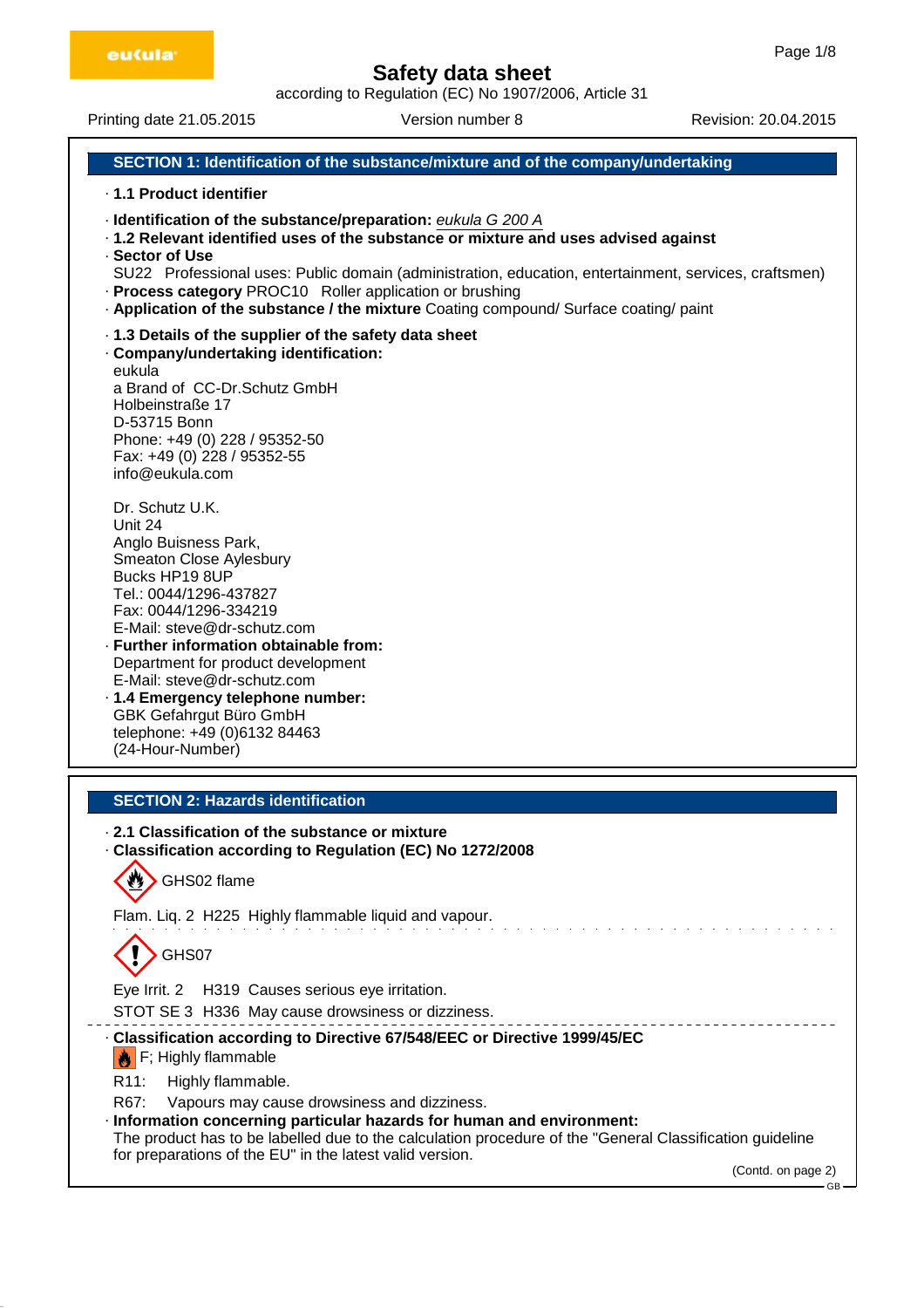according to Regulation (EC) No 1907/2006, Article 31

Printing date 21.05.2015 Version number 8 Revision: 20.04.2015

**Identification of the substance/preparation:** eukula G 200 A

(Contd. of page 1) · **Classification system:** The classification is according to the latest editions of the EU-lists, and extended by company and literature data. · **2.2 Label elements** · **Labelling according to Regulation (EC) No 1272/2008** The product is classified and labelled according to the CLP regulation. · **Hazard pictograms** GHS02 GHS07 · **Signal word** Danger · **Hazard statements** H225 Highly flammable liquid and vapour. H319 Causes serious eye irritation. H336 May cause drowsiness or dizziness. · **Precautionary statements** P210 Keep away from heat, hot surfaces, sparks, open flames and other ignition sources. No smoking. P260 Do not breathe vapours.<br>P280 Wear protective gloves/r Wear protective gloves/protective clothing/eye protection/face protection. P303+P361+P353 IF ON SKIN (or hair): Take off immediately all contaminated clothing. Rinse skin with water/shower. P305+P351+P338 IF IN EYES: Rinse cautiously with water for several minutes. Remove contact lenses, if present and easy to do. Continue rinsing. P304+P340 IF INHALED: Remove person to fresh air and keep comfortable for breathing. · **2.3 Other hazards** · **Results of PBT and vPvB assessment** · **PBT:** Not applicable.

· **vPvB:** Not applicable.

# **SECTION 3: Composition/information on ingredients**

· **3.2 Chemical characterisation: Mixtures**

· **Description:** Mixture of substances listed below with nonhazardous additions.

# · **Dangerous components:**

| CAS: 64-17-5<br>EINECS: 200-578-6<br>Index number: 603-002-00-5<br>Reg.nr.: 01-2119457610-43    | ethanol<br>$\bigotimes$ FR11<br><b>Elam. Liq. 2, H225</b>                                                                                                   | 50-100%   |
|-------------------------------------------------------------------------------------------------|-------------------------------------------------------------------------------------------------------------------------------------------------------------|-----------|
| CAS: 67-63-0<br>EINECS: 200-661-7<br>Index number: 603-117-00-0<br>Reg.nr.: 01-2119457558-25    | propan-2-ol<br>$\overline{\mathsf{X}}$ Xi R36; $\overline{\mathsf{N}}$ F R11<br>R67<br>Flam. Liq. 2, H225; $\circled{}$ Eye Irrit. 2, H319; STOT SE 3, H336 | 5-10%     |
| CAS: 107-98-2<br>EINECS: 203-539-1<br>Index number: 603-064-00-3<br>Reg.nr.: 01-2119457435-35   | 1-methoxy-2-propanol<br>R <sub>10</sub> -67<br>♦ Flam. Liq. 3, H226; ♦ STOT SE 3, H336                                                                      | $5 - 10%$ |
| - Additional information: For the wording of the listed risk phrases refer to section 16.<br>GB |                                                                                                                                                             |           |

(Contd. on page 3)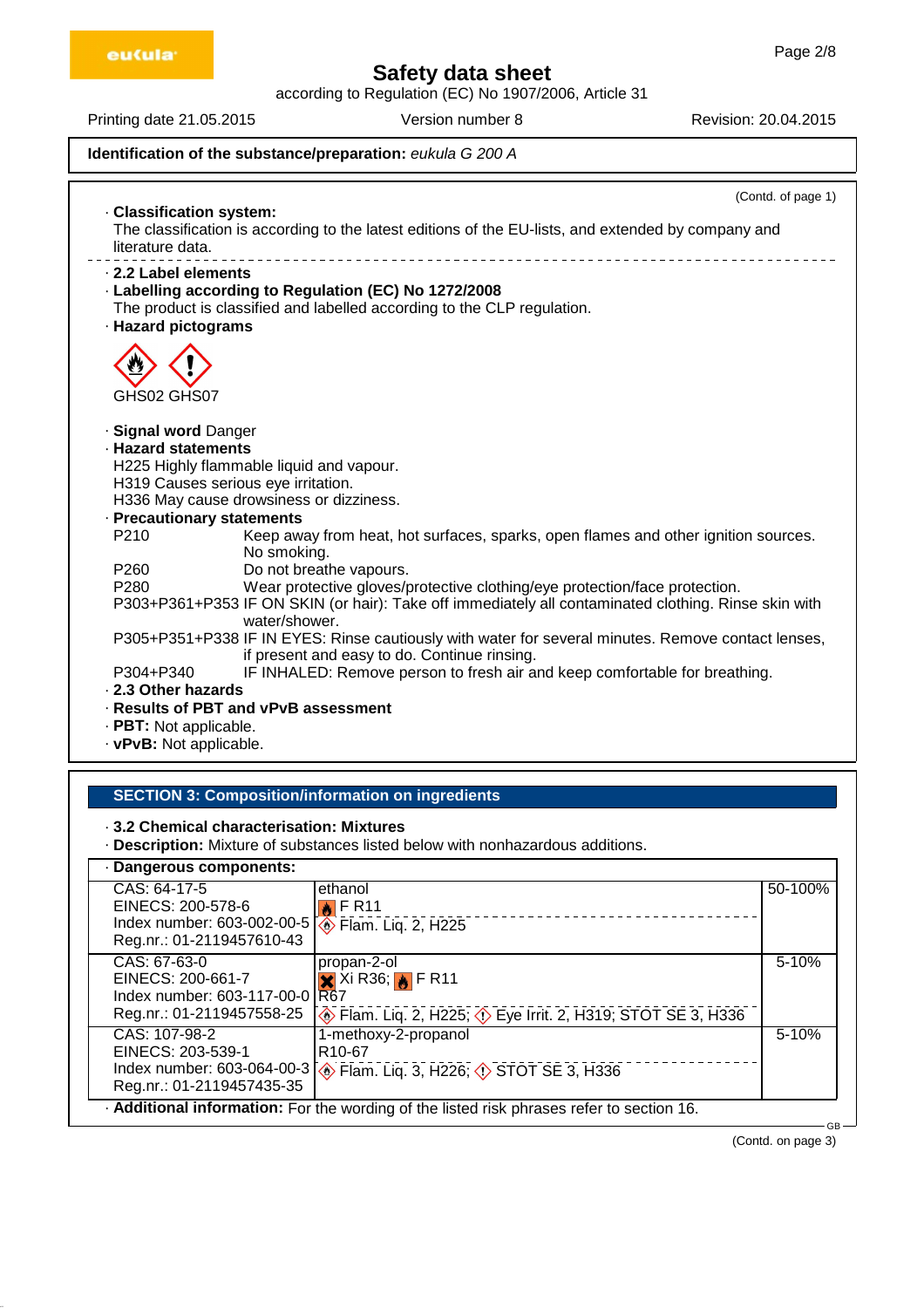according to Regulation (EC) No 1907/2006, Article 31

Printing date 21.05.2015 Version number 8 Revision: 20.04.2015

## **Identification of the substance/preparation:** eukula G 200 A

(Contd. of page 2)

# **SECTION 4: First aid measures**

# · **4.1 Description of first aid measures**

#### · **General information:**

Immediately remove any clothing soiled by the product.

- Take affected persons out into the fresh air.
- · **After inhalation:** Supply fresh air; consult doctor in case of complaints.
- · **After skin contact:**

Generally the product does not irritate the skin.

Immediately wash with water and soap and rinse thoroughly.

- · **After eye contact:** Rinse opened eye for several minutes under running water. If symptoms persist, consult a doctor.
- · **After swallowing:** Rinse out mouth and then drink plenty of water. Do not induce vomiting; call for medical help immediately.
- · **4.2 Most important symptoms and effects, both acute and delayed** No further relevant information available.
- · **4.3 Indication of any immediate medical attention and special treatment needed** No further relevant information available.

# **SECTION 5: Firefighting measures**

- · **5.1 Extinguishing media**
- · **Suitable extinguishing agents:**

CO2, powder or water spray. Fight larger fires with water spray or alcohol resistant foam.

- · **For safety reasons unsuitable extinguishing agents:** Water with full jet
- · **5.2 Special hazards arising from the substance or mixture** No further relevant information available.
- · **5.3 Advice for firefighters**
- · **Protective equipment:** Mouth respiratory protective device.
- · **Additional information**

Dispose of fire debris and contaminated fire fighting water in accordance with official regulations.

# **SECTION 6: Accidental release measures**

· **6.1 Personal precautions, protective equipment and emergency procedures** Ensure adequate ventilation Do not inhale gases / fumes / aerosols. Keep away from ignition sources.

- Wear protective equipment. Keep unprotected persons away.
- · **6.2 Environmental precautions:** Do not allow to enter sewers/ surface or ground water.
- · **6.3 Methods and material for containment and cleaning up:**

Absorb with liquid-binding material (sand, diatomite, acid binders, universal binders, sawdust). Ensure adequate ventilation.

· **6.4 Reference to other sections** See Section 7 for information on safe handling. See Section 8 for information on personal protection equipment. See Section 13 for disposal information.

# **SECTION 7: Handling and storage**

· **7.1 Precautions for safe handling** Do not inhale gases / fumes / aerosols. Keep receptacles tightly sealed. Use solvent-proof equipment.

(Contd. on page 4)

GB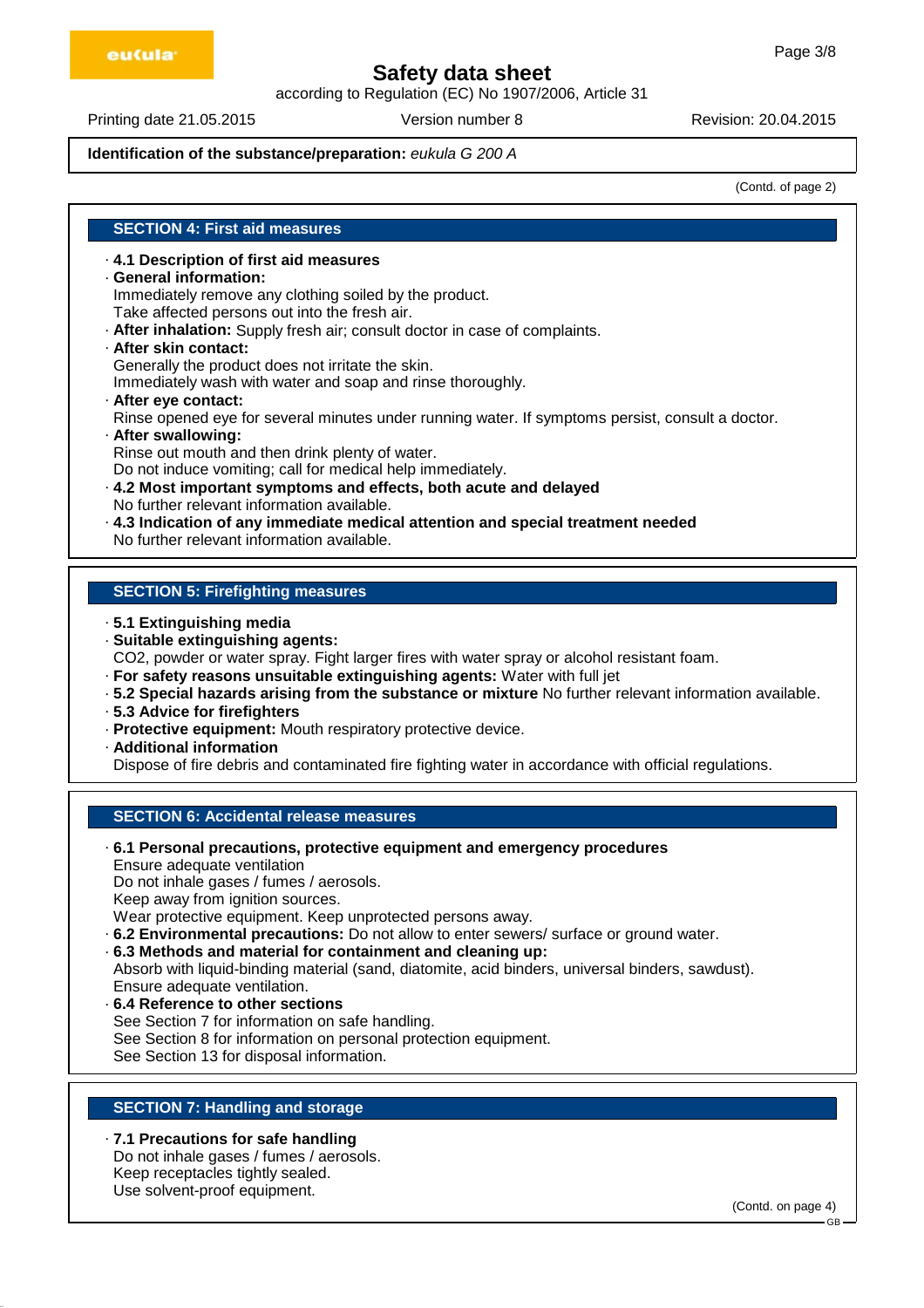according to Regulation (EC) No 1907/2006, Article 31

eu(ula<sup>.</sup>

Printing date 21.05.2015 Version number 8 Revision: 20.04.2015

# **Identification of the substance/preparation:** eukula G 200 A

 $(Contdot$  page  $3)$ 

| Avoid contact with the eyes and skin.<br>· Information about fire - and explosion protection:<br>Fumes can combine with air to form an explosive mixture.<br>Keep ignition sources away - Do not smoke.<br>Protect against electrostatic charges.                                                                                                                                                                                                                                                                                                                       | (OUTILG: OF Page of |
|-------------------------------------------------------------------------------------------------------------------------------------------------------------------------------------------------------------------------------------------------------------------------------------------------------------------------------------------------------------------------------------------------------------------------------------------------------------------------------------------------------------------------------------------------------------------------|---------------------|
| · 7.2 Conditions for safe storage, including any incompatibilities<br>· Storage:<br>· Requirements to be met by storerooms and receptacles:<br>Store only in the original receptacle.<br>Store in a cool location.<br>· Information about storage in one common storage facility: Not required.<br>· Further information about storage conditions:<br>Keep container tightly sealed.<br>Store in cool, dry conditions in well sealed receptacles.<br>Store receptacle in a well ventilated area.<br>.7.3 Specific end use(s) No further relevant information available. |                     |
| <b>SECTION 8: Exposure controls/personal protection</b>                                                                                                                                                                                                                                                                                                                                                                                                                                                                                                                 |                     |
| - Additional information about design of technical facilities: No further data; see item 7.                                                                                                                                                                                                                                                                                                                                                                                                                                                                             |                     |

# · **8.1 Control parameters**

## · **Exposure limit values:**

#### **64-17-5 ethanol**

WEL Long-term value: 1920 mg/m<sup>3</sup>, 1000 ppm

#### **67-63-0 propan-2-ol**

WEL Short-term value: 1250 mg/m<sup>3</sup>, 500 ppm Long-term value: 999 mg/m<sup>3</sup>, 400 ppm

#### **107-98-2 1-methoxy-2-propanol**

WEL Short-term value: 560 mg/m<sup>3</sup>, 150 ppm Long-term value:  $375 \text{ mg/m}^3$ , 100 ppm Sk

· **Additional information:** The lists valid during the making were used as basis.

- · **8.2 Exposure controls**
- · **Occupational exposure controls:**
- · **General protective and hygienic measures:** Wash hands before breaks and at the end of work.
- · **Respiratory protection:**

Use suitable respiratory protective device in case of insufficient ventilation.

- Filter A/P2
- · **Protection of hands:**

The glove material has to be impermeable and resistant to the product/ the substance/ the preparation. Due to missing tests no recommendation to the glove material can be given for the product/ the preparation/ the chemical mixture.

Selection of the glove material on consideration of the penetration times, rates of diffusion and the degradation

· **Material of gloves**

The selection of the suitable gloves does not only depend on the material, but also on further marks of quality and varies from manufacturer to manufacturer. As the product is a preparation of several substances, the resistance of the glove material can not be calculated in advance and has therefore to be checked prior to the application.

#### · **Penetration time of glove material**

The exact break trough time has to be found out by the manufacturer of the protective gloves and has to be observed.

GB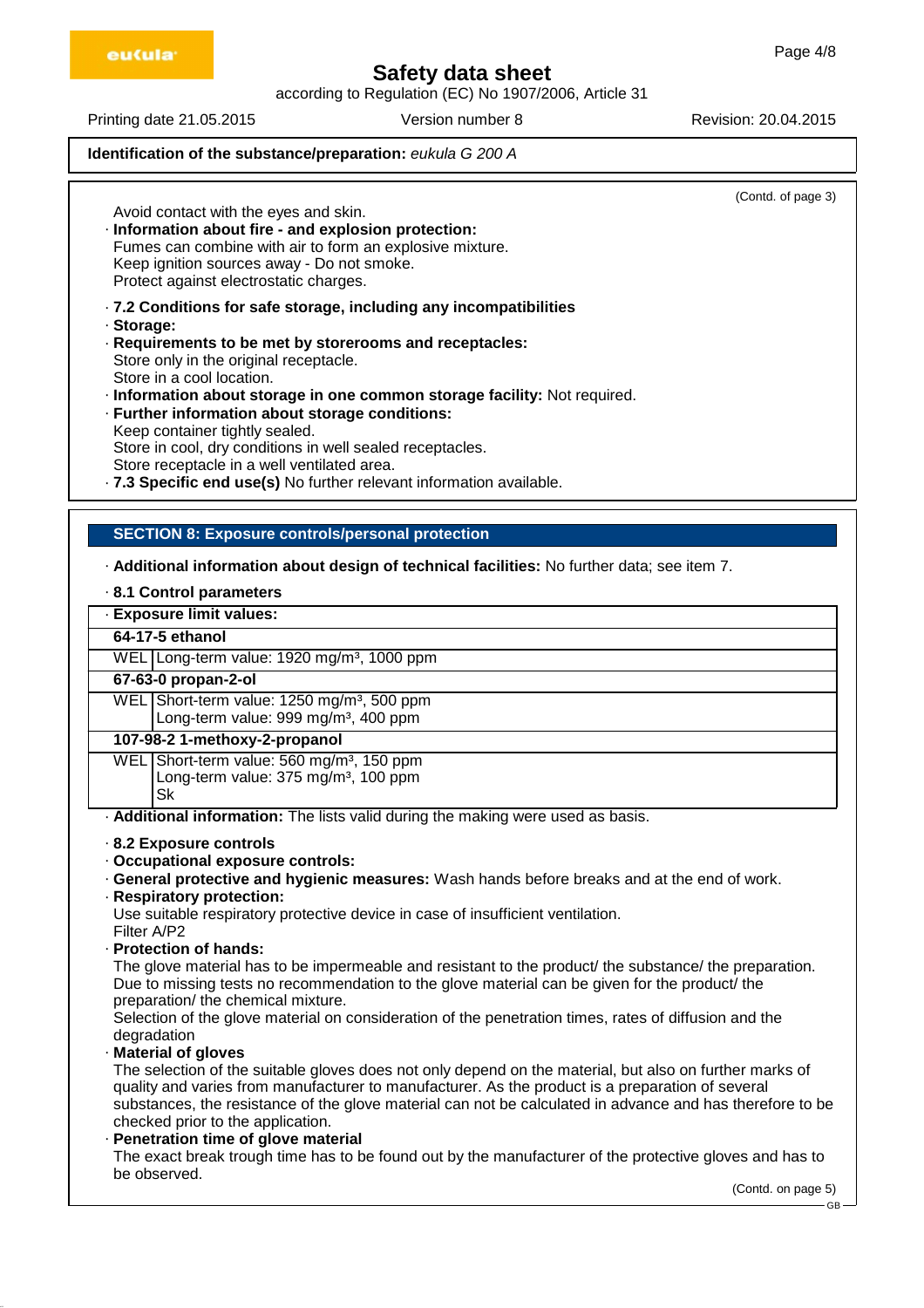according to Regulation (EC) No 1907/2006, Article 31

Printing date 21.05.2015 Version number 8 Revision: 20.04.2015

# **Identification of the substance/preparation:** eukula G 200 A

(Contd. of page 4)

· **Eye protection:** Where there is a danger of the eyes coming into contact with splashes of liquid (i.e. when refilling larger quantities), safety goggles according to EN 166 (i.e. goggles with side shields) are recommended. · **Body protection:** Light weight protective clothing

| <b>SECTION 9: Physical and chemical properties</b>                                                |                                                                                                 |  |  |  |
|---------------------------------------------------------------------------------------------------|-------------------------------------------------------------------------------------------------|--|--|--|
| . 9.1 Information on basic physical and chemical properties                                       |                                                                                                 |  |  |  |
| · General Information<br>· Appearance:                                                            |                                                                                                 |  |  |  |
| Form:                                                                                             | Fluid                                                                                           |  |  |  |
| Colour:                                                                                           | Colourless                                                                                      |  |  |  |
| · Odour:<br>· Odour threshold:                                                                    | Mild<br>Not determined.                                                                         |  |  |  |
|                                                                                                   |                                                                                                 |  |  |  |
| · pH-value:                                                                                       | Not determined.                                                                                 |  |  |  |
| Change in condition<br><b>Melting point/Melting range:</b><br><b>Boiling point/Boiling range:</b> | Undetermined.<br>78 °C                                                                          |  |  |  |
| · Flash point:                                                                                    | 13 °C (Seta Flash Closed Cup)                                                                   |  |  |  |
| · Flammability (solid, gaseous):                                                                  | Not applicable.                                                                                 |  |  |  |
| · Ignition temperature:                                                                           | 270 °C                                                                                          |  |  |  |
| · Decomposition temperature:                                                                      | Not determined.                                                                                 |  |  |  |
| · Self-igniting:                                                                                  | Product is not selfigniting.                                                                    |  |  |  |
| · Danger of explosion:                                                                            | Product is not explosive. However, formation of explosive air/<br>vapour mixtures are possible. |  |  |  |
| · Explosion limits:                                                                               |                                                                                                 |  |  |  |
| Lower:                                                                                            | 1.5 Vol %                                                                                       |  |  |  |
| <b>Upper:</b>                                                                                     | 15.0 Vol %                                                                                      |  |  |  |
| · Vapour pressure at 20 °C:                                                                       | 59 hPa                                                                                          |  |  |  |
| · Density at 20 °C:                                                                               | $0.83$ g/cm <sup>3</sup>                                                                        |  |  |  |
| · Relative density<br>· Vapour density                                                            | Not determined.<br>Not determined.                                                              |  |  |  |
| · Evaporation rate                                                                                | Not determined.                                                                                 |  |  |  |
| · Solubility in / Miscibility with                                                                |                                                                                                 |  |  |  |
| water:                                                                                            | Not miscible or difficult to mix.                                                               |  |  |  |
| · Partition coefficient (n-octanol/water): Not determined.                                        |                                                                                                 |  |  |  |
| · Viscosity:                                                                                      |                                                                                                 |  |  |  |
| Dynamic:                                                                                          | Not determined.                                                                                 |  |  |  |
| Kinematic:                                                                                        | Not determined.                                                                                 |  |  |  |
| · Solvent content:<br><b>Organic solvents:</b>                                                    | 90.0%                                                                                           |  |  |  |
| VOC (EC)                                                                                          | 90.00 %                                                                                         |  |  |  |
| <b>Solids content:</b>                                                                            | 10.0%                                                                                           |  |  |  |
| . 9.2 Other information                                                                           | No further relevant information available.                                                      |  |  |  |
|                                                                                                   |                                                                                                 |  |  |  |

(Contd. on page 6)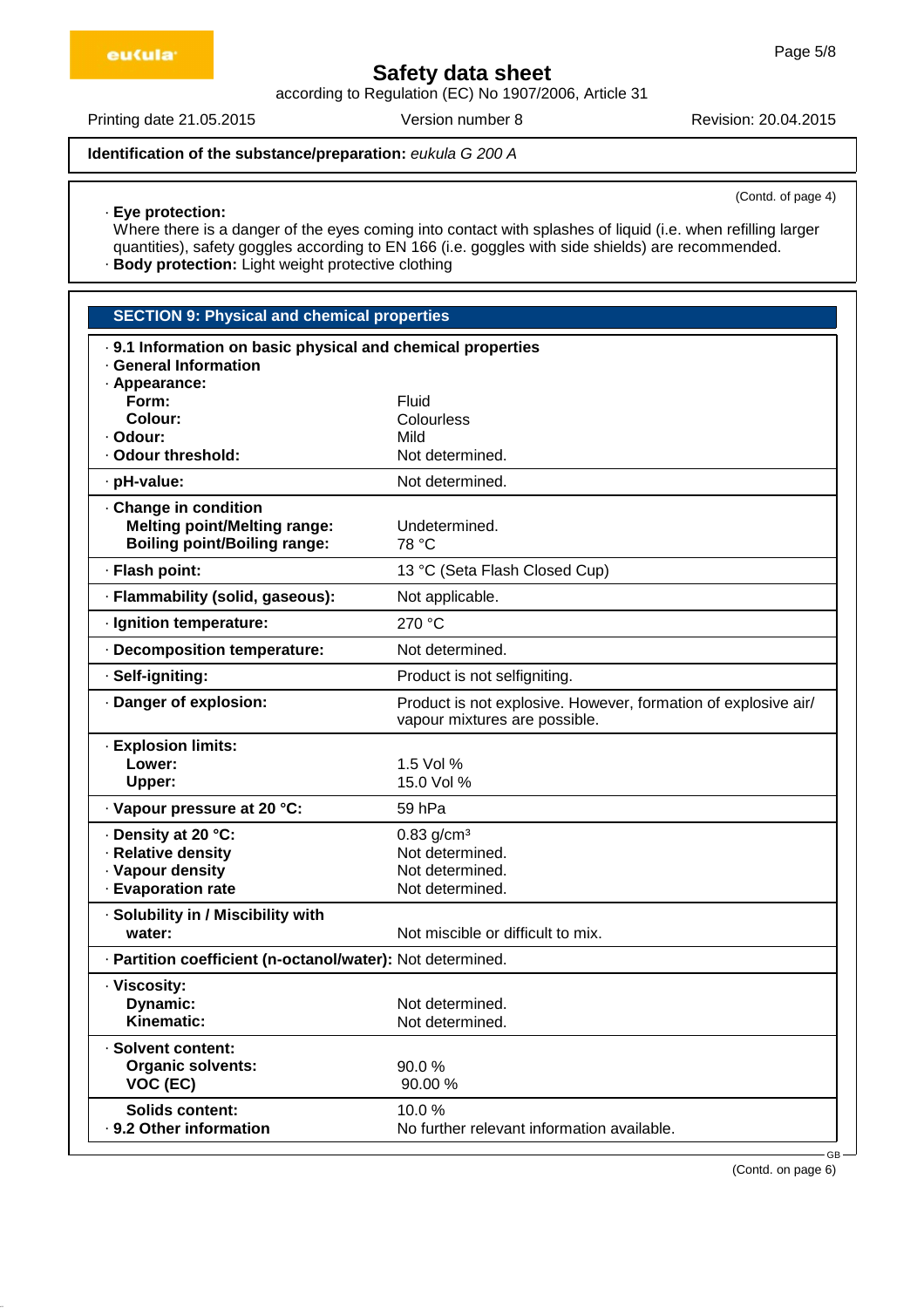according to Regulation (EC) No 1907/2006, Article 31

Printing date 21.05.2015 Version number 8 Revision: 20.04.2015

**Identification of the substance/preparation:** eukula G 200 A

(Contd. of page 5)

### **SECTION 10: Stability and reactivity**

- · **10.1 Reactivity**
- · **10.2 Chemical stability**
- · **Conditions to avoid:** No decomposition if used and stored according to specifications.
- · **10.3 Possibility of hazardous reactions** Reacts with acids, alkalis and oxidising agents.
- · **10.4 Conditions to avoid** No further relevant information available.
- · **10.5 Incompatible materials:** No further relevant information available.
- · **10.6 Hazardous decomposition products:** No dangerous decomposition products known.

### **SECTION 11: Toxicological information**

## · **11.1 Information on toxicological effects**

· **Acute toxicity:**

## · **LD/LC50 values relevant for classification:**

## **67-63-0 propan-2-ol**

| Oral | LD50 | $4750$ mg/kg (rat)                                   |
|------|------|------------------------------------------------------|
|      |      | Dermal   LD50   13400 mg/kg (rabbit)                 |
|      |      | Inhalative $\lfloor$ LC50/4h $\rfloor$ 30 mg/l (rat) |

- · **Primary irritant effect:**
- · **on the skin:** No data available.
- · **on the eye:** No data available.
- · **Sensitisation:** No sensitising effects known.

# **SECTION 12: Ecological information**

- · **12.1 Toxicity**
- · **Aquatic toxicity:**
- **67-63-0 propan-2-ol**

LC50/96h (dynamic) 10000 mg/l (fish) (OECD 203)

- · **12.2 Persistence and degradability** No further relevant information available.
- · **12.3 Bioaccumulative potential** No further relevant information available.
- · **12.4 Mobility in soil** No further relevant information available.
- · **Additional ecological information:**
- · **General notes:**

Water hazard class 1 (German Regulation) (Self-assessment): slightly hazardous for water Do not allow to reach ground water/water course. Do not allow undiluted product or large quantities of it to reach sewage system.

- · **12.5 Results of PBT and vPvB assessment**
- · **PBT:** Not applicable.
- · **vPvB:** Not applicable.
- · **12.6 Other adverse effects** No further relevant information available.

# **SECTION 13: Disposal considerations**

- · **13.1 Waste treatment methods**
- · **Recommendation**

Must not be disposed together with household garbage. Do not allow product to reach sewage system.

(Contd. on page 7)  $GR$ 

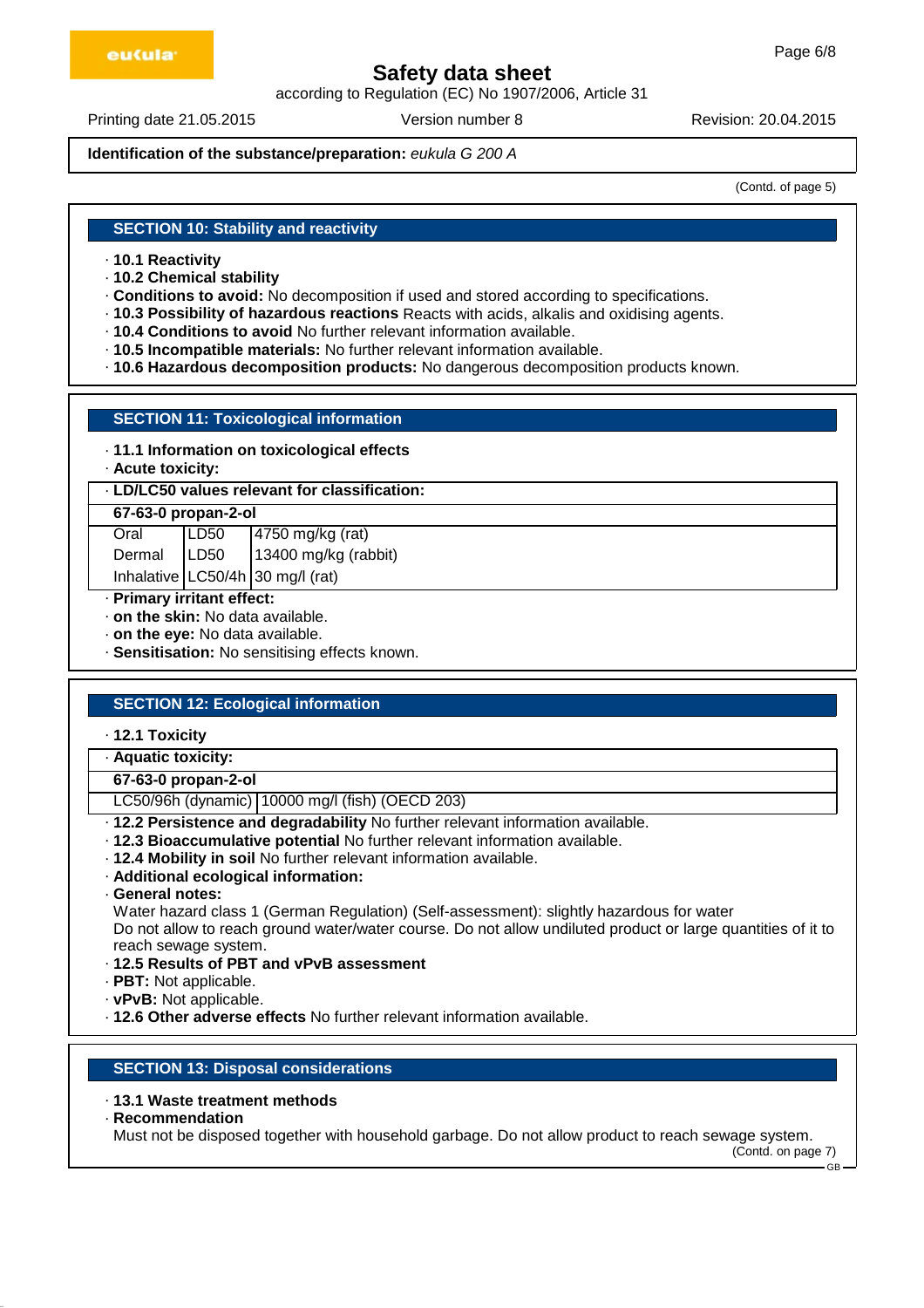according to Regulation (EC) No 1907/2006, Article 31

Printing date 21.05.2015 Version number 8 Revision: 20.04.2015

**Identification of the substance/preparation:** eukula G 200 A

(Contd. of page 6)

#### · **Uncleaned packaging:**

· **Recommendation:** Disposal must be made according to official regulations.

| <b>SECTION 14: Transport information</b>                                          |                                                       |
|-----------------------------------------------------------------------------------|-------------------------------------------------------|
| . 14.1 UN-Number<br>· ADR, IMDG, IATA                                             | <b>UN1263</b>                                         |
| · 14.2 UN proper shipping name<br>$·$ ADR<br>· IMDG, IATA                         | 1263 PAINT RELATED MATERIAL<br>PAINT RELATED MATERIAL |
| · 14.3 Transport hazard class(es)                                                 |                                                       |
| · ADR, IMDG, IATA                                                                 |                                                       |
|                                                                                   |                                                       |
| · Class                                                                           | 3 Flammable liquids.                                  |
| · Label                                                                           | 3                                                     |
| · 14.4 Packing group<br>· ADR, IMDG, IATA                                         | Not applicable.<br>$\mathbf{III}$                     |
| · 14.5 Environmental hazards:                                                     |                                                       |
| · Marine pollutant:                                                               | <b>No</b>                                             |
| · 14.6 Special precautions for user                                               | Warning: Flammable liquids.                           |
| · Danger code (Kemler):<br>· EMS Number:                                          | 33                                                    |
|                                                                                   | $F-E$ , $S-E$                                         |
| · 14.7 Transport in bulk according to Annex II of<br>MARPOL73/78 and the IBC Code | Not applicable.                                       |
| · Transport/Additional information:                                               |                                                       |
| $·$ ADR                                                                           |                                                       |
| · Limited quantities (LQ)                                                         | 5L                                                    |
| · Transport category<br>· Tunnel restriction code                                 | 3                                                     |
|                                                                                   | D/E                                                   |
| · UN "Model Regulation":                                                          | UN1263, PAINT RELATED MATERIAL, 3, III                |

# **SECTION 15: Regulatory information**

· **15.1 Safety, health and environmental regulations/legislation specific for the substance or mixture** No further relevant information available.

· **15.2 Chemical safety assessment:** A Chemical Safety Assessment has not been carried out.

# **SECTION 16: Other information**

This information is based on our present knowledge. However, this shall not constitute a guarantee for any specific product features and shall not establish a legally valid contractual relationship.

#### · **Relevant phrases**

H225 Highly flammable liquid and vapour.

(Contd. on page 8)

GB